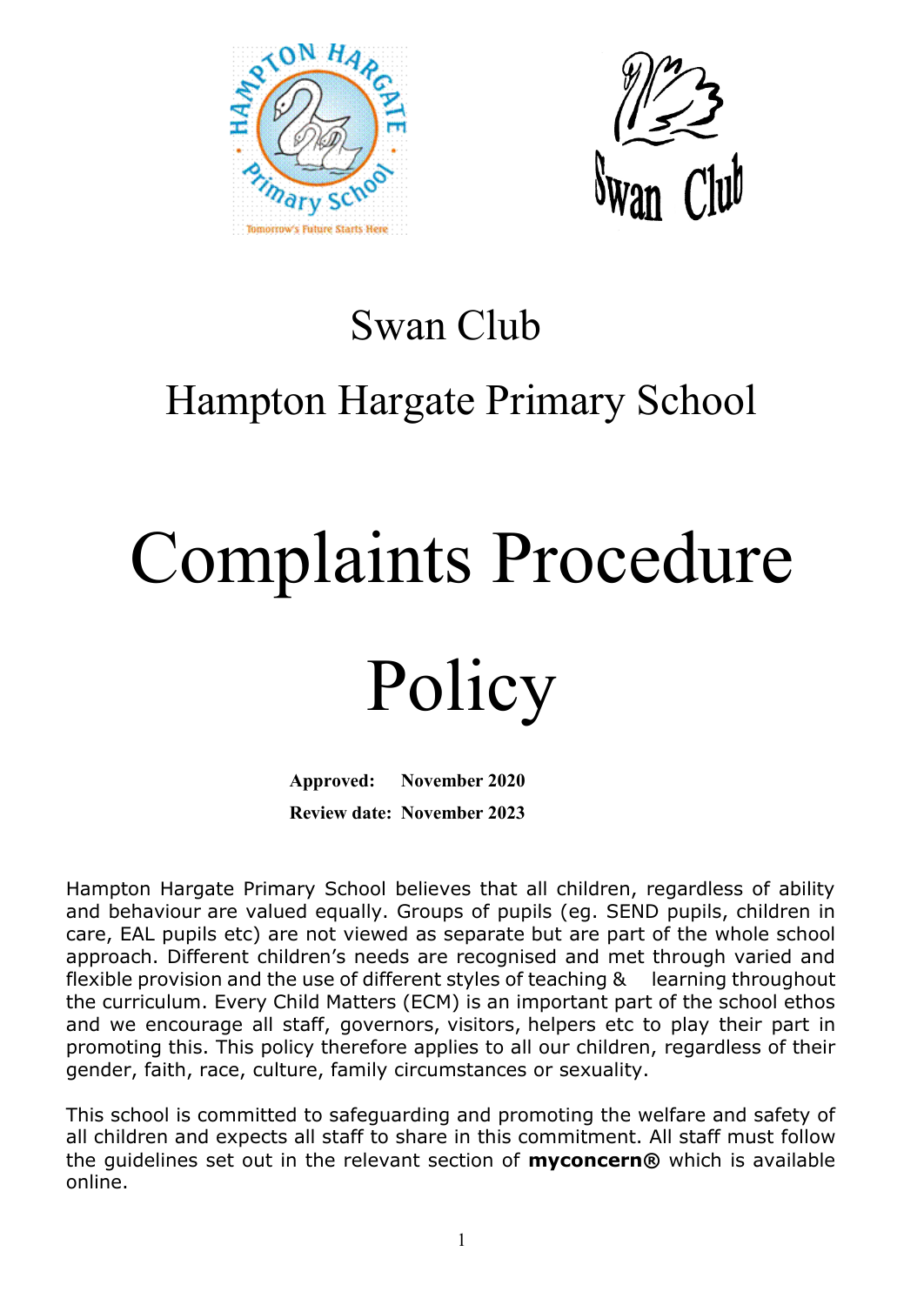**Our Club is committed to providing a safe, stimulating, consistent and accessible service to children and their parents/carers. We always aim to provide high quality services for everyone, but accept that sometimes things do not always go to plan. In such circumstances, we want to know so that we can put them right and learn from our mistakes.**

This policy constitutes the Club's formal Complaints Procedure. It will be displayed on the premises at all times.

Under normal circumstances, the Manager will be responsible for managing complaints. If a complaint is made against the Manager, the Registered Person will conduct the investigation. All complaints made to staff will be recorded in detail.

A confidential record of all complaints, relating to compliance with National Standards, will be kept, which could at any time be shared with parents and/or Ofsted. This information will include:

- Source of complaint (i.e. parent/staff/anonymous/Ofsted)
- Nature of complaint and which standard this refers to
- How it was dealt with
- Actions and Outcomes

### **Stage One**

If a parent/carer has a complaint about some aspect of the Club's activity, or about the conduct of an individual member of staff, it will often be possible to resolve the problem by simply speaking to the individual concerned and/or to the Manager. As outlined in the Partnership with Parents/Carers policy, the Club is committed to open and regular dialogue with parents/carers and the Club welcomes all comments on its services, regardless of whether they are positive or negative.

In the first instance, parents/carers are encouraged to speak directly to the relevant member of staff, if deemed appropriate. If not, the Manager should be approached and they will try to resolve the problem. If a satisfactory resolution cannot be found, then Stage Two of the procedure will formally come into operation.

### **Stage Two**

If informal discussions of a complaint or problem have not produced a satisfactory resolution to the situation, parents/carers should put their complaint in detail and in writing to the Manager. Relevant names, dates, evidence and any other important information on the nature of the complaint should be included.

The Club will acknowledge receipt of the complaint as soon as possible – within three working days at least – and fully investigate the matter within **28 days**, if the child is in the early years age group, or **20 days**, for all other children. If there is any delay, the Club will advise the parent/carers of this and offer an explanation. The Manager will be responsible for sending them a full and formal response to the complaint.

If the Manager has good reason to believe that the situation has child protection implications, they should inform the designated Child Protection Officer and ensure that the local social services department is contacted, according to the procedure set out in the Child Protection policy. If any party involved in the complaint has good reason to believe that a criminal offence has been committed, then they will contact the police.